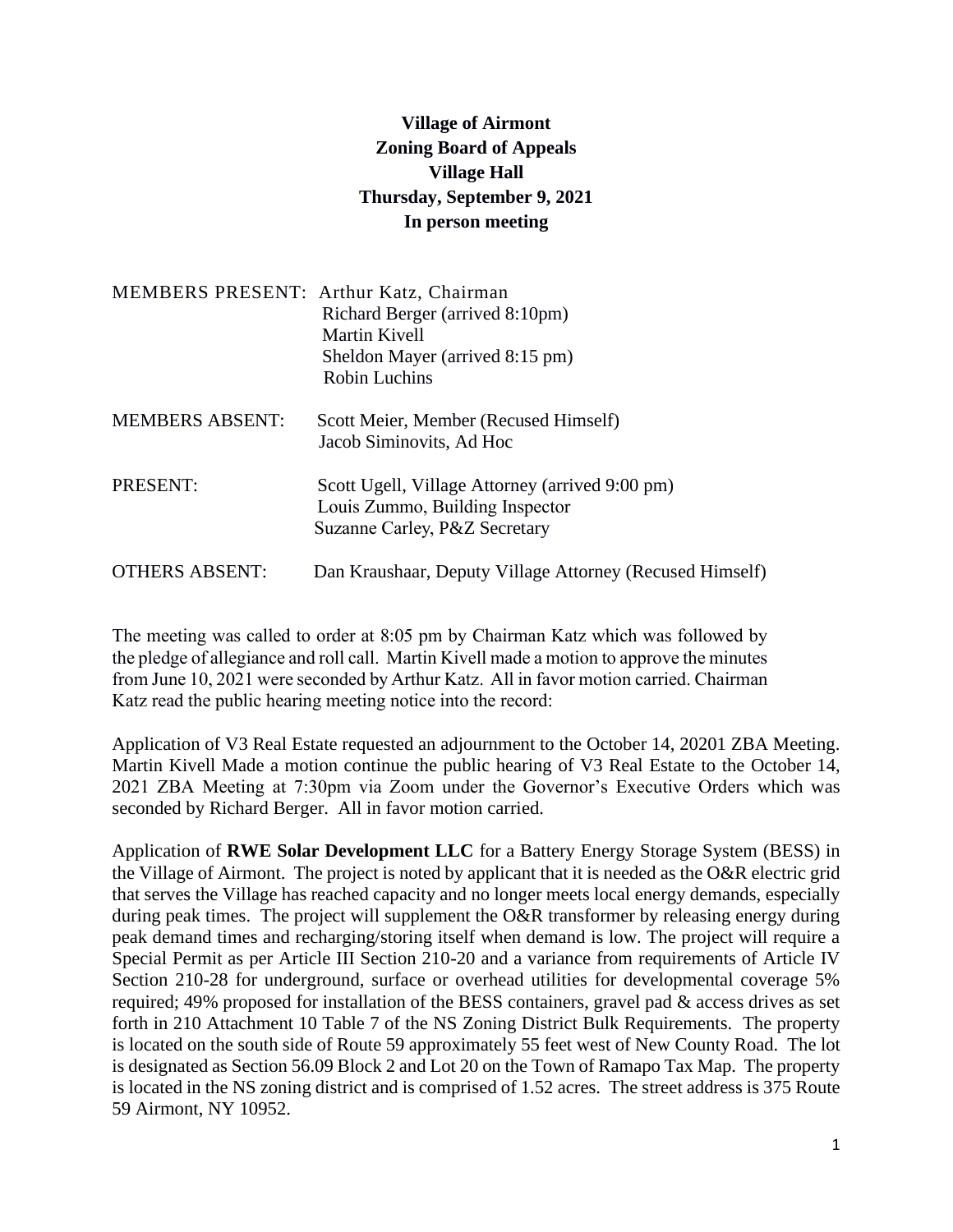Applicant's engineer Dwight Harrington provided an introduction of the project. Luigi Ciaverilli from O&R said why presenting load 4x faster then rest of the service from the territory. He explained that the end will grow each year local distribution are built to extend capacity to be requested. Building the battery storage is more economical than the traditional solution. Utilities goals & rules – Consumer Protection Act by 2030. Idea is to build one site vs. two. Which was the reason for selecting this particular site. He noted that there were about another 47 sites looked at not all in Airmont. They have several other similar projects as this one and there is a Battery Storage facility in Pomona. This project will serve both Monsey & Airmont and it will start at the Monsey substation 2 miles east of of Airmont on Route 59. Marty Kivell asked if they will supply the entire Village and is it the highest need? They explained that they are supporting a substation to cover two batteries in one site.

Applicant's attorney reviewed the five considerations in requesting the variance for an existing nonconforming to go from 31% to 49%. The project will bring the traffic down as it only has a 1x a month maintenance. The whole area will have less traffic and noise. The fence will make it look good and the site will be more aesthetically pleasing with the landscaping and it being quieter. It is not a substantial variance. Providing landscaping buffer and trees. He noted that the PB reviewed the SEQRA and they declared a negative declaration and it is classified as an unlisted action.

Read into the record: GML dated 6/21/2021; RC Health letter dated 6/21/2021, RC Sewer letter dated 6/30/2021; DOT email dated 7/22/2021; RC Emergency services email dated 4/30/2021; Letter from Tallman Fire Department dated 4/9/2021; RC Highway Department dated 6/8/2021; Letter and email from Esther Lubart 6 Laura Drive and petition dated 7/7/2021;

Marty Kivell opened the public hearing and Sheldon Mayer seconded it. All in favor.

Steve Wulfson 14 Eleanor Place sworn in - Interested in the safety and compared what could happen to that of a battery explosion in Arizona. The ZBA asked that he provide the information to the P&Z Secretary to distribute to the Board.

Ralph Bracco 30 New County Road– sworn in, noted he was against it as it was detrimental to families living behind the project. He noted that the Town of Ramapo rejected it. Its not the proper location too small and it's really not going to help Airmont, and that we have no brown outs.

Syed Amvery 4 Laura Drive - sworn in, very against the project. Worked with Solar batteries and there is electromagnetic material. It should be put in an isolated area. The Ion corroding is not good. The value of the homes will decrease quickly.

Esther Lubart 6 Laura Drive -Sworn in and wrote the letter that was read into the record that says it all. Appreciative that the Board is looking at everything, but this services Airmont and Monsey. Scared for her children. There is no hard data proving that it is not harmful so why would we add on a substation? Very concerned about noise and would like to know or hear a sample of what it sounds like and the timing of when a technician detects an issue until the Fire Department is notified. She asked if anyone was making money off this project.

Barry Rosenblum 1 E. Blossom Road. Sworn in noted that he is against the project. Biggest issue is the land use, sewer, water and land and what a potential fire could do to it all besides the fire explosions of these types of systems and will send documentation to the ZBA.

Marty Kivell made a motion to close the public hearing Arthur Katz seconded it. All in favor. Motion carried.